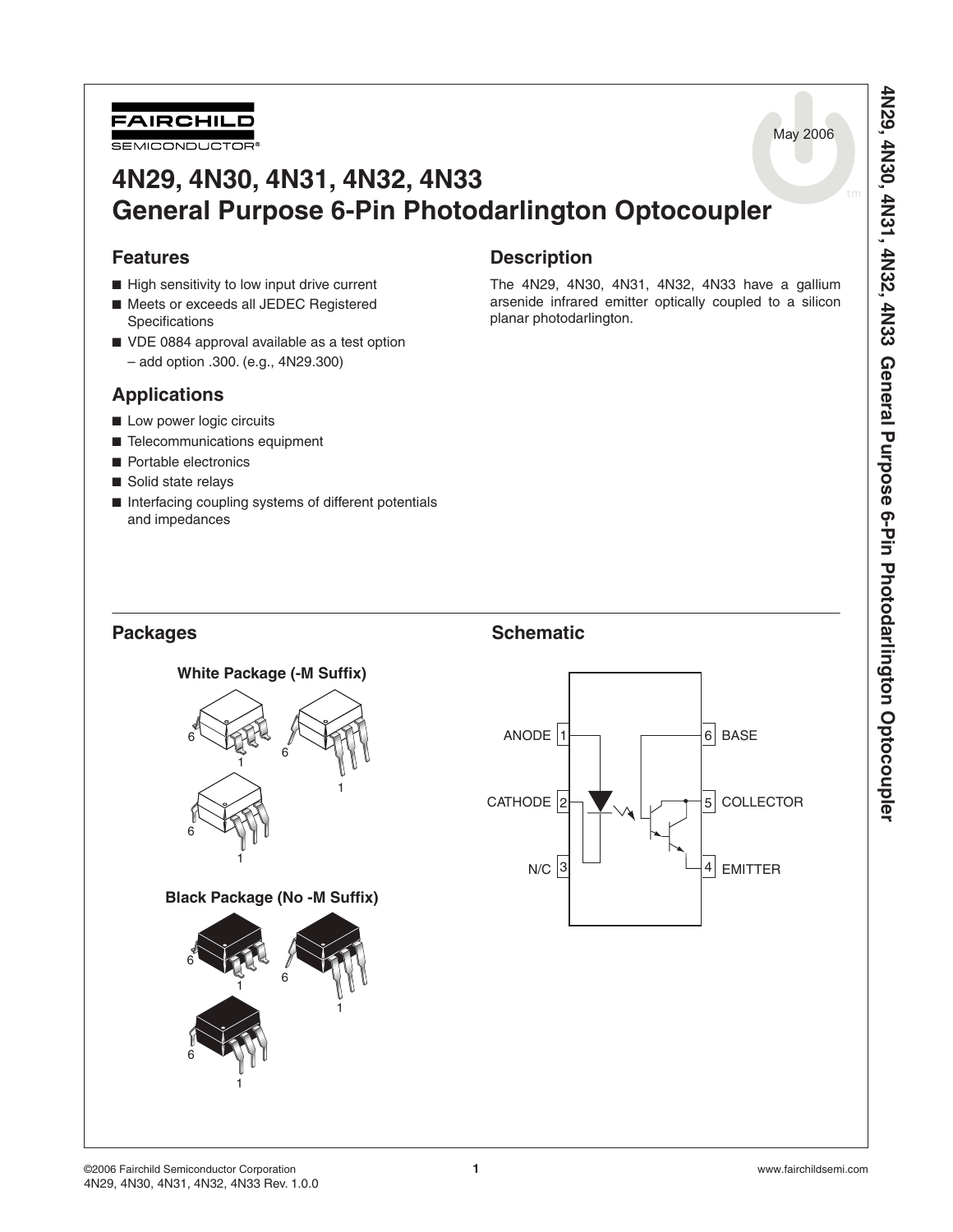| <b>Symbol</b>       | <b>Parameter</b>                                     | <b>Value</b>    | <b>Units</b> |
|---------------------|------------------------------------------------------|-----------------|--------------|
| <b>TOTAL DEVICE</b> |                                                      |                 |              |
| $T_{\text{STG}}$    | Storage Temperature                                  | $-55$ to $+150$ | $^{\circ}C$  |
| <b>TOPR</b>         | <b>Operating Temperature</b>                         | $-55$ to $+100$ | $^{\circ}C$  |
| $T_{SOL}$           | Lead Solder Temperature                              | 260 for 10 sec  | $^{\circ}C$  |
| $P_D$               | Total Device Power Dissipation @ $T_A = 25^{\circ}C$ | 250             | mW           |
|                     | Derate above 25°C                                    | 3.3             | $mW$ /°C     |
| <b>EMITTER</b>      |                                                      |                 |              |
| IF.                 | <b>Continuous Forward Current</b>                    | 80              | mA           |
| $V_R$               | Reverse Voltage                                      | 3               | V            |
| $I_F$ (pk)          | Forward Current - Peak (300µs, 2% Duty Cycle)        | 3.0             | A            |
| $P_D$               | LED Power Dissipation @ $T_A = 25^{\circ}C$          | 150             | mW           |
|                     | Derate above 25°C                                    | 2.0             | $mW$ /°C     |
| <b>DETECTOR</b>     |                                                      |                 |              |
| BV <sub>CEO</sub>   | Collector-Emitter Breakdown Voltage                  | 30              | V            |
| BV <sub>CBO</sub>   | Collector-Base Breakdown Voltage                     | 30              | V            |
| BV <sub>ECO</sub>   | Emitter-Collector Breakdown Voltage                  | 5               | V            |
| $P_D$               | Detector Power Dissipation @ $T_A = 25^{\circ}C$     | 150             | mW           |
|                     | Derate above 25°C                                    | 2.0             | $mW$ /°C     |
| $I_{\rm C}$         | <b>Continuous Collector Current</b>                  | 150             | mA           |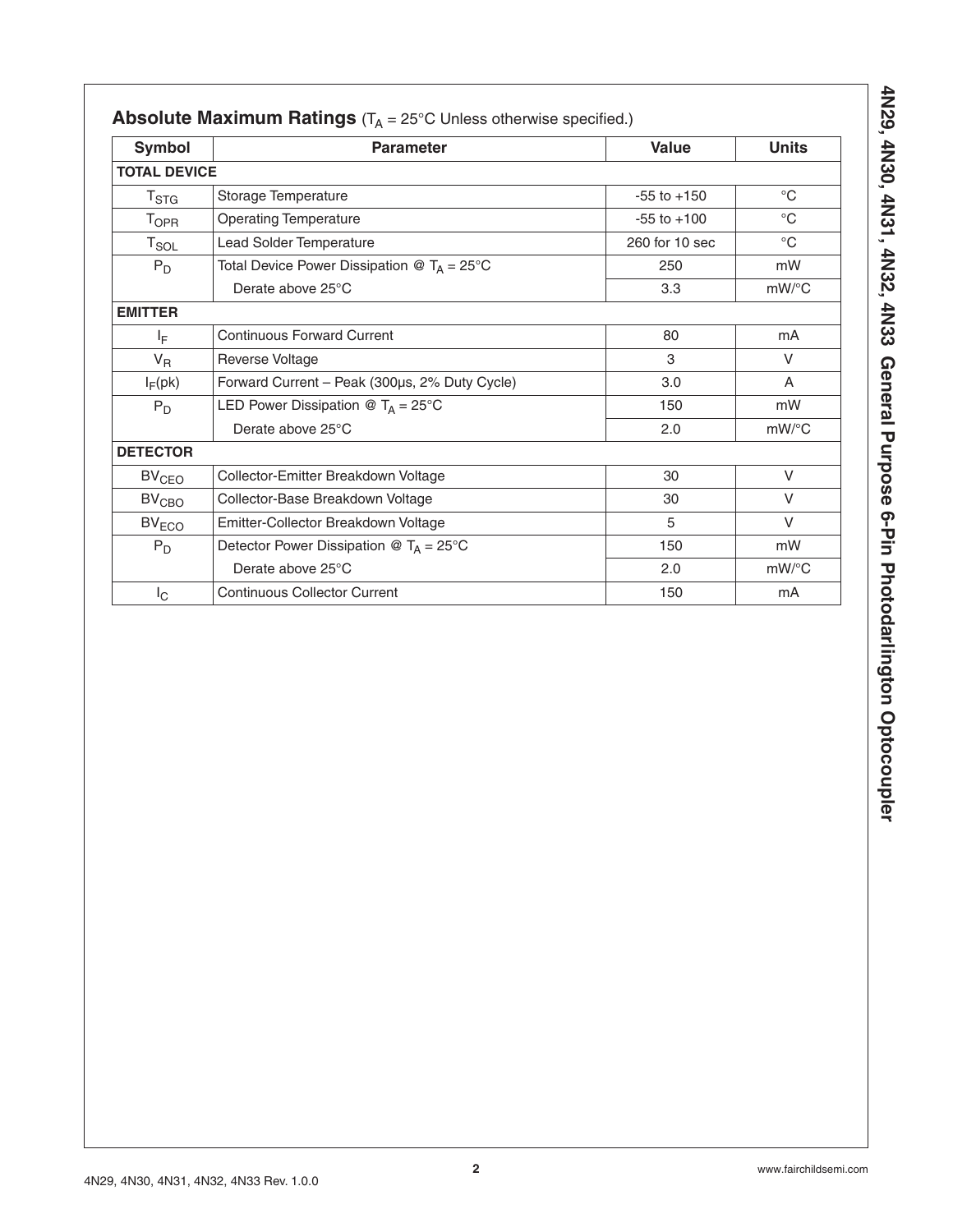## **Electrical Characteristics**  $(T_A = 25^\circ C$  Unless otherwise specified.) **Individual Component Characteristics**

| Symbol            | <b>Parameter</b>                     | <b>Test Conditions</b>              | Min. | Typ.  | Max. | Unit |
|-------------------|--------------------------------------|-------------------------------------|------|-------|------|------|
| <b>EMITTER</b>    |                                      |                                     |      |       |      |      |
| VF                | Input Forward Voltage*               | $I_F = 10mA$                        |      | 1.2   | 1.5  | V    |
| <sup>I</sup> R    | Reverse Leakage Current*             | $V_{\rm B} = 3.0 V$                 |      | 0.001 | 100  | μA   |
| C                 | Capacitance*                         | $V_F = 0V$ , f = 1.0MHz             |      | 150   |      | pF   |
|                   | <b>DETECTOR</b>                      |                                     |      |       |      |      |
| BV <sub>CEO</sub> | Collector-Emitter Breakdown Voltage* | $I_C = 1.0 \text{mA}, I_B = 0$      | 30   | 60    |      | V    |
| BV <sub>CBO</sub> | Collector-Base Breakdown Voltage*    | $I_C = 100 \mu A, I_E = 0$          | 30   | 100   |      | V    |
| BV <sub>ECO</sub> | Emitter-Collector Breakdown Voltage* | $I_F = 100 \mu A$ , $I_B = 0$       | 5.0  | 8     |      | V    |
| $I_{\text{CEO}}$  | Collector-Emitter Dark Current*      | $V_{CF}$ = 10V, Base Open           |      |       | 100  | nA   |
| $h_{FE}$          | DC Current Gain                      | $V_{CF} = 5.0V$ , $I_C = 500 \mu A$ |      | 5000  |      |      |

### **Transfer Characteristics**

| Symbol        | <b>Parameter</b>                                                                      | <b>Test Conditions</b>                                       | Min.     | Typ. | Max. | Unit     |
|---------------|---------------------------------------------------------------------------------------|--------------------------------------------------------------|----------|------|------|----------|
|               | <b>DC CHARACTERISTICS</b>                                                             |                                                              |          |      |      |          |
| $I_{C (CTR)}$ | Collector Output Current <sup>*(1, 2)</sup> $I_F = 10$ mA, $V_{CE} = 10V$ , $I_B = 0$ |                                                              |          |      |      |          |
|               | 4N32, 4N33                                                                            |                                                              | 50 (500) |      |      | $mA$ (%) |
|               | 4N29, 4N30                                                                            |                                                              | 10 (100) |      |      |          |
|               | 4N31                                                                                  |                                                              | 5(50)    |      |      |          |
| $V_{CE(SAT)}$ | Saturation Voltage <sup>*(2)</sup>                                                    | $I_F = 8mA$ , $I_C = 2.0mA$                                  |          |      |      |          |
|               | 4N29, 4N30, 4N32, 4N33                                                                |                                                              |          |      | 1.0  | $\vee$   |
|               | 4N31                                                                                  |                                                              |          |      | 1.2  |          |
|               | <b>AC CHARACTERISTICS</b>                                                             |                                                              |          |      |      |          |
| $t_{on}$      | Turn-on Time                                                                          | $I_F = 200 \text{mA}, I_C = 50 \text{mA},$<br>$V_{CC}$ = 10V |          |      | 5.0  | $\mu$ S  |
| $t_{off}$     | <b>Turn-off Time</b>                                                                  |                                                              |          |      |      |          |
|               | 4N32, 4N33                                                                            | $I_F = 200 \text{mA}, I_C = 50 \text{mA},$                   |          |      | 100  | $\mu$ S  |
|               | 4N29, 4N30, 4N31                                                                      | $V_{CC} = 10V$                                               |          |      | 40   |          |
| <b>BW</b>     | Bandwidth <sup>(3, 4)</sup>                                                           |                                                              |          | 30   |      | kHz      |

## **Isolation Characteristics**

| <b>Symbol</b>    | <b>Characteristic</b>                         | <b>Test Conditions</b>               | Min. | Typ.      | Max. | <b>Units</b> |
|------------------|-----------------------------------------------|--------------------------------------|------|-----------|------|--------------|
| V <sub>ISO</sub> | Input-Output Isolation Voltage <sup>(5)</sup> |                                      |      |           |      |              |
|                  | 4N29, 4N30, 4N31, 4N32, 4N33                  | $I_{L0}$ $\leq$ 1µA, Vrms, t = 1min. | 5300 |           |      | Vac(rms)     |
|                  | 4N32*                                         | <b>VDC</b>                           | 2500 |           |      |              |
|                  | $4N33*$                                       | <b>VDC</b>                           | 1500 |           |      |              |
| $R_{ISO}$        | Isolation Resistance <sup>(5)</sup>           | $V_{I-O} = 500 VDC$                  |      | $10^{11}$ |      | Ω            |
| C <sub>ISO</sub> | Isolation Capacitance <sup>(5)</sup>          | $V_{I-O} = \varnothing$ , f = 1MHz   |      | 0.8       |      | рF           |

### **Notes:**

\* Indicates JEDEC registered data.

- 1. The current transfer ratio( $I_C/I_F$ ) is the ratio of the detector collector current to the LED input current with V<sub>CE</sub> @ 10V.
- 2. Pulse test: pulse width =  $300\mu s$ , duty cycle  $\leq 2.0\%$ .

4. I<sub>F</sub> adjusted to  $I_C = 2.0$ mA and  $I_C = 0.7$ mA rms.

- 5. The frequency at which  $I_C$  is 3dB down from the 1kHz value.
- 6. For this test, LED pins 1 and 2 are common, and phototransistor pins 4, 5 and 6 are common.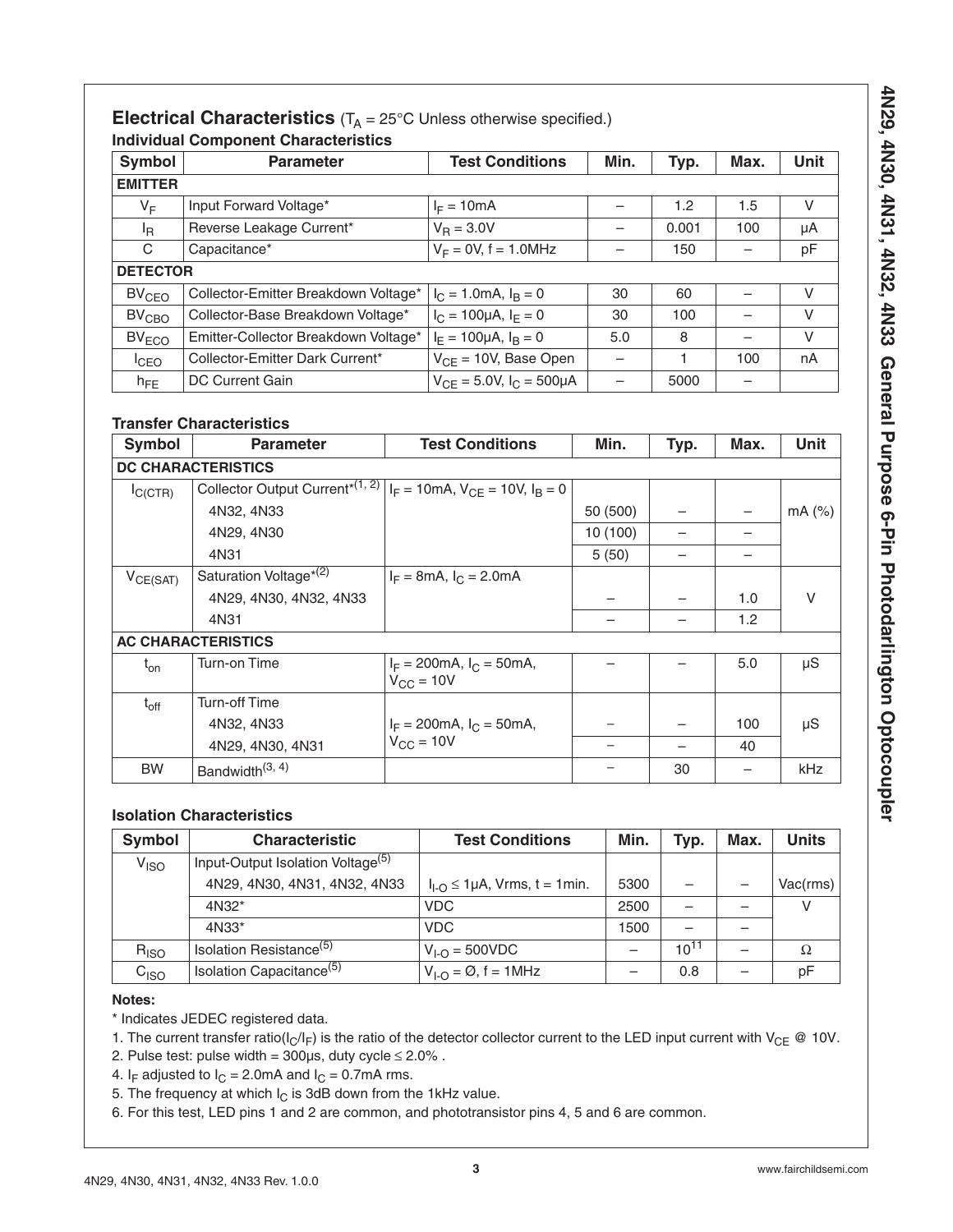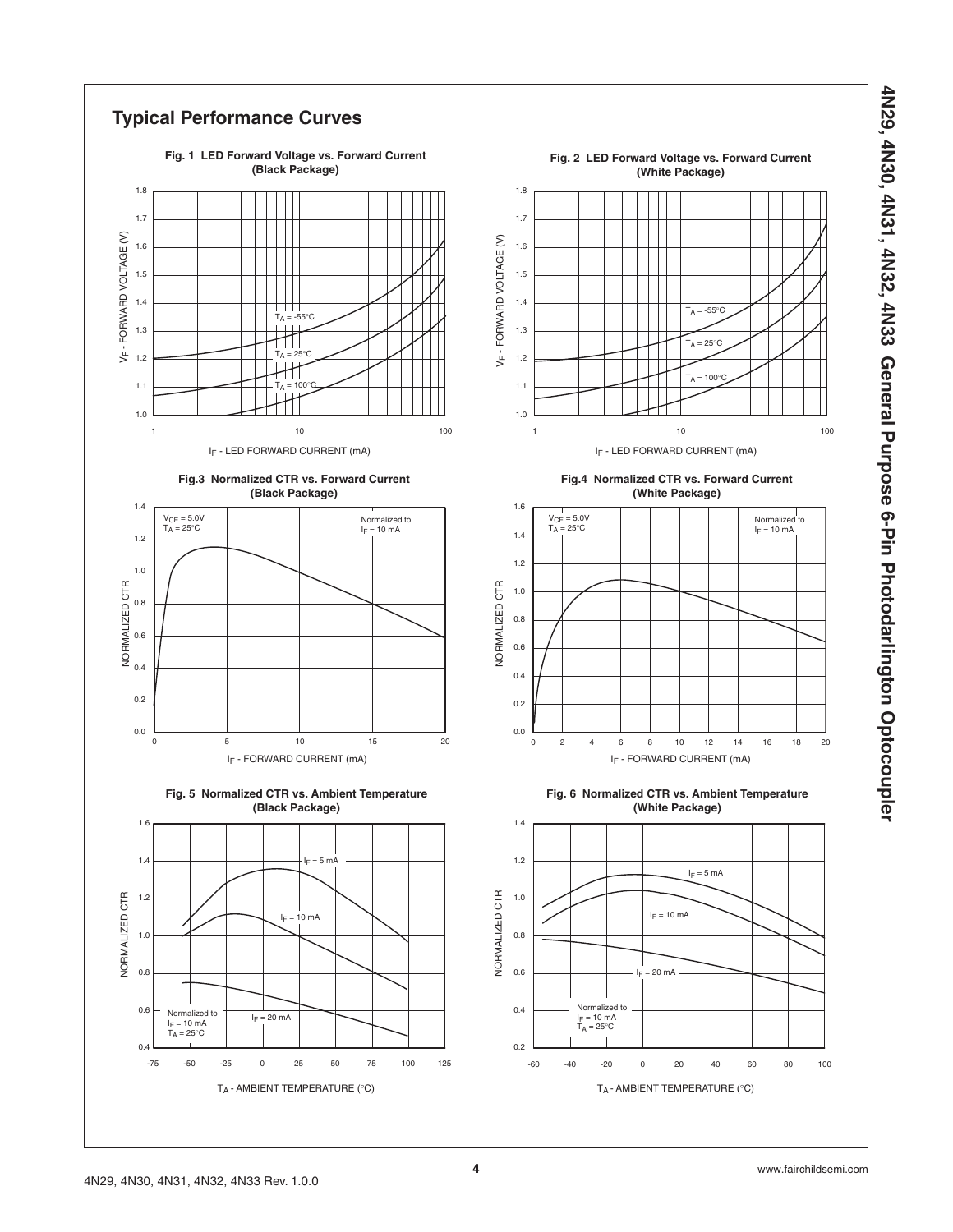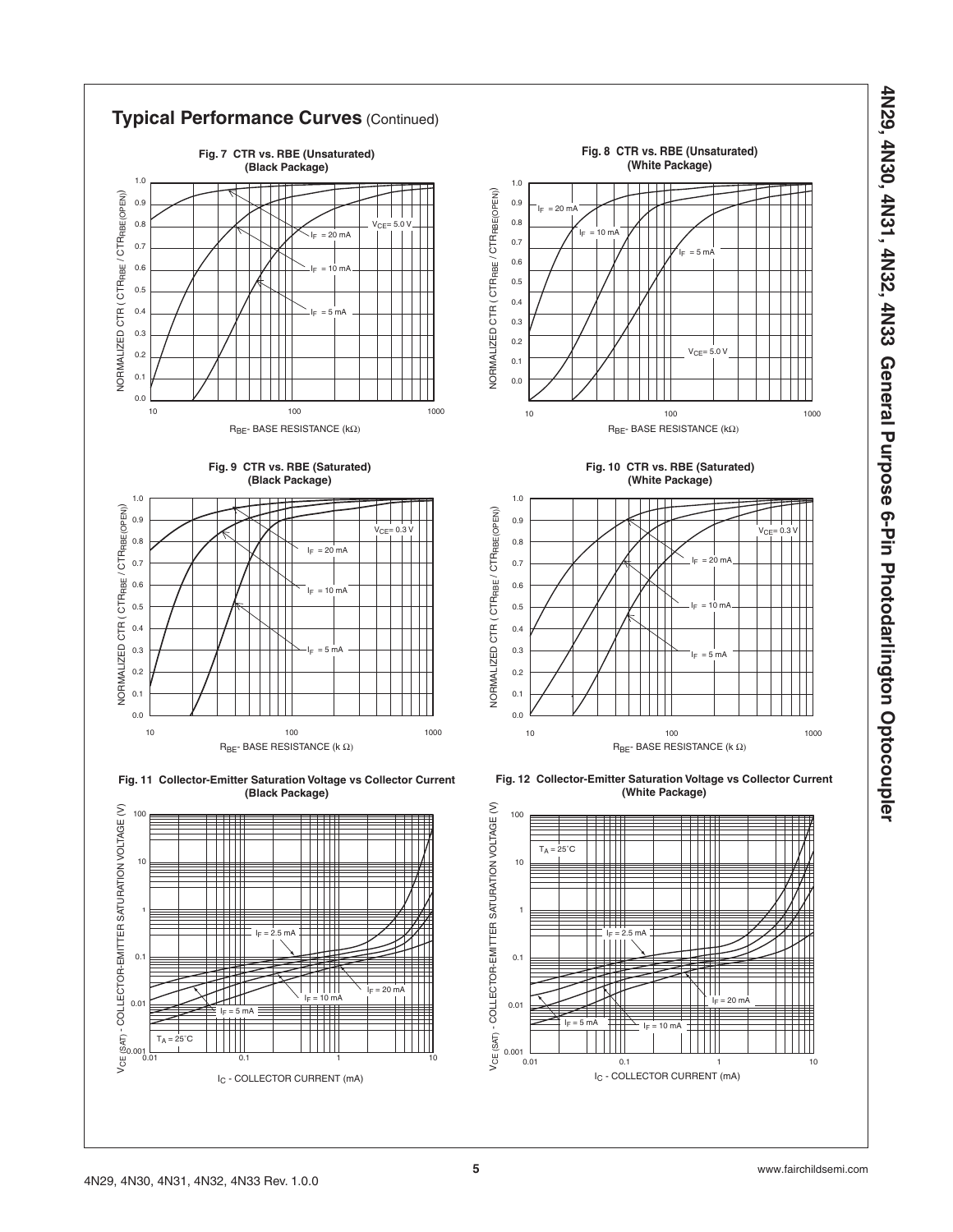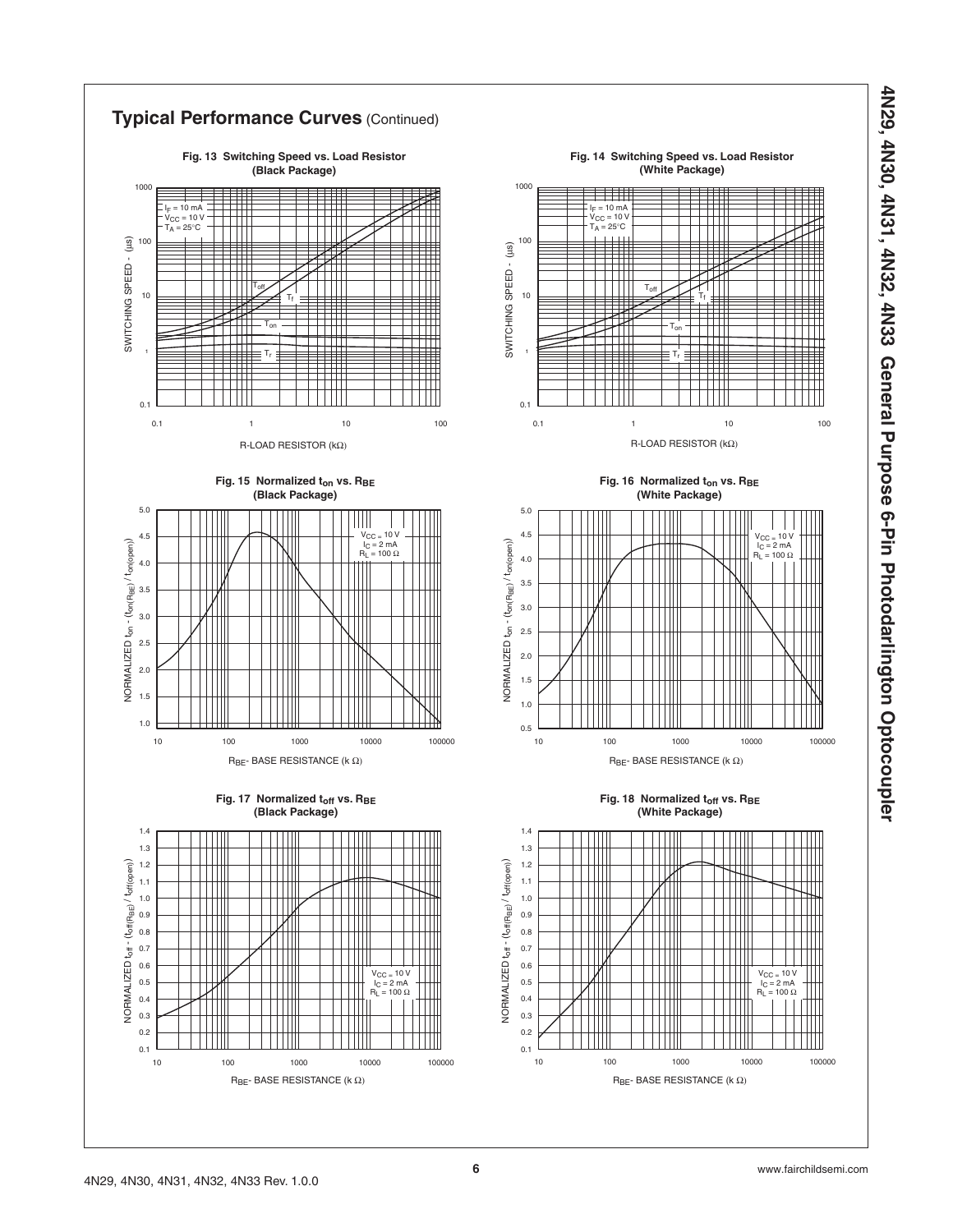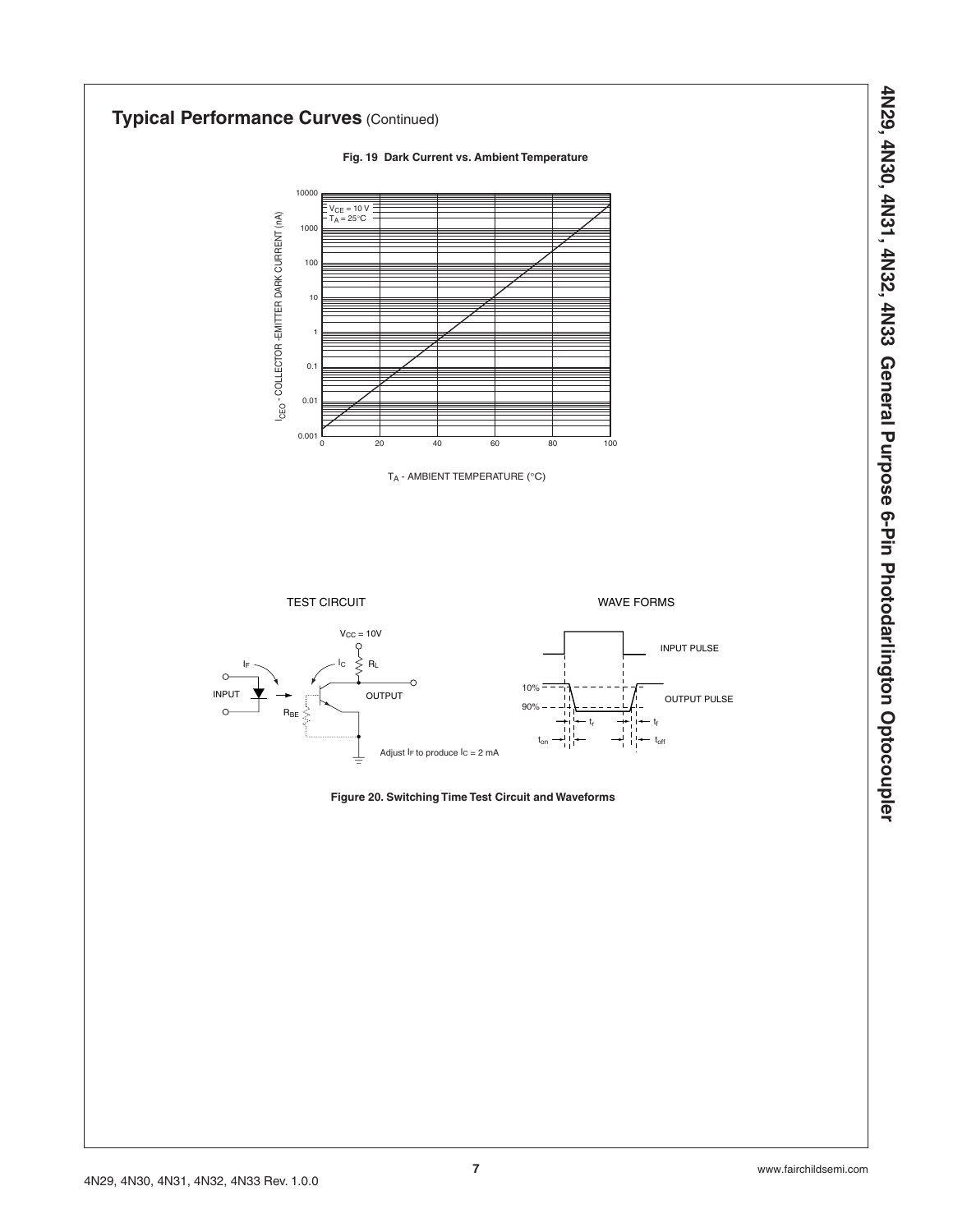## **Black Package (No -M Suffix)**



## Package Dimensions (0.4" Lead Spacing) Recommended Pad Layout for



**Note:** All dimensions are in inches (millimeters).

## Package Dimensions (Through Hole) **Package Dimensions (Surface Mount)**



# **Surface Mount Leadform**

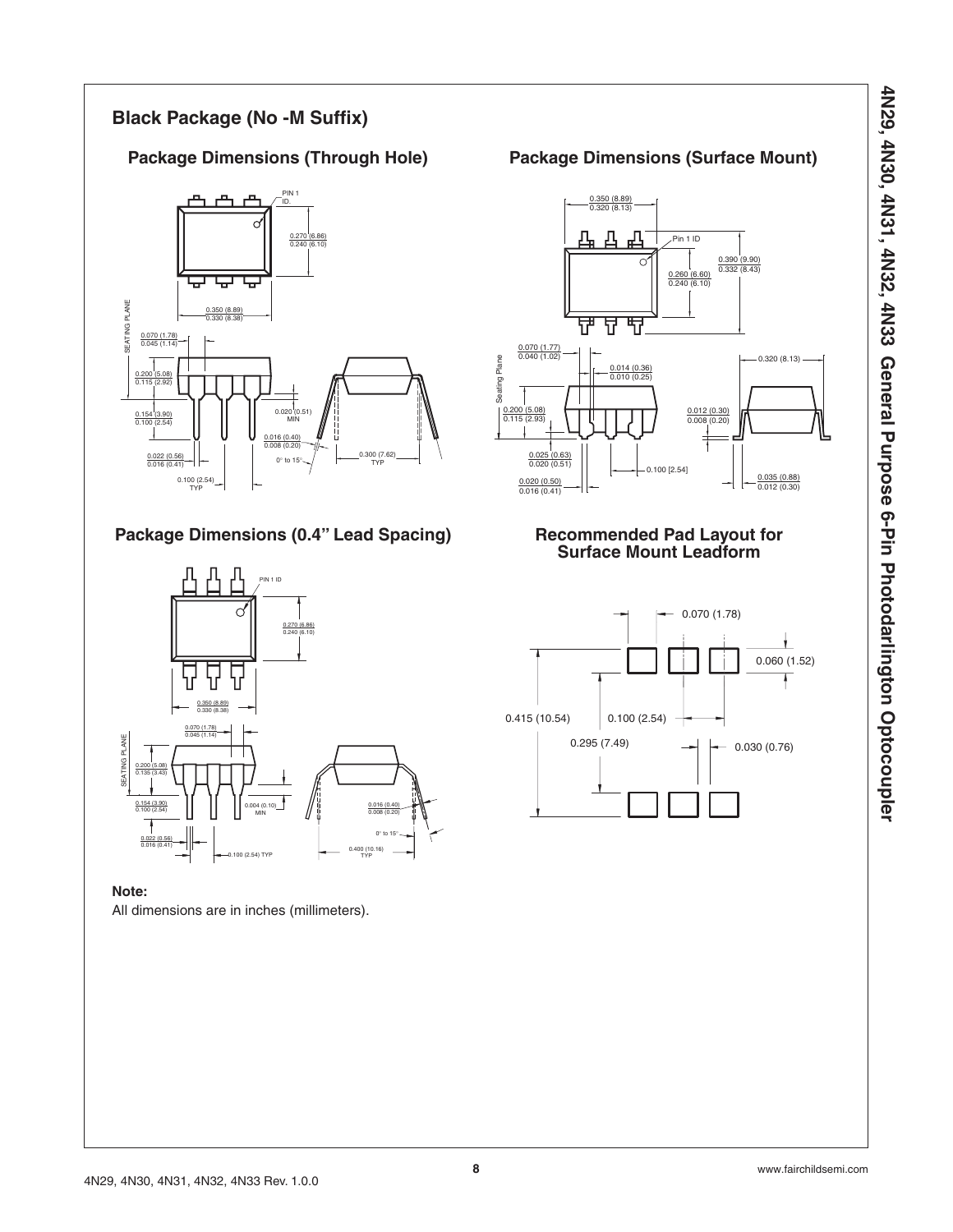## **White Package (-M Suffix)**



## **Package Dimensions (0.4" Lead Spacing)**



### **Note:**

All dimensions are in inches (millimeters).

## Package Dimensions (Through Hole) Package Dimensions (Surface Mount)



## **Recommended Pad Layout for Surface Mount Leadform**

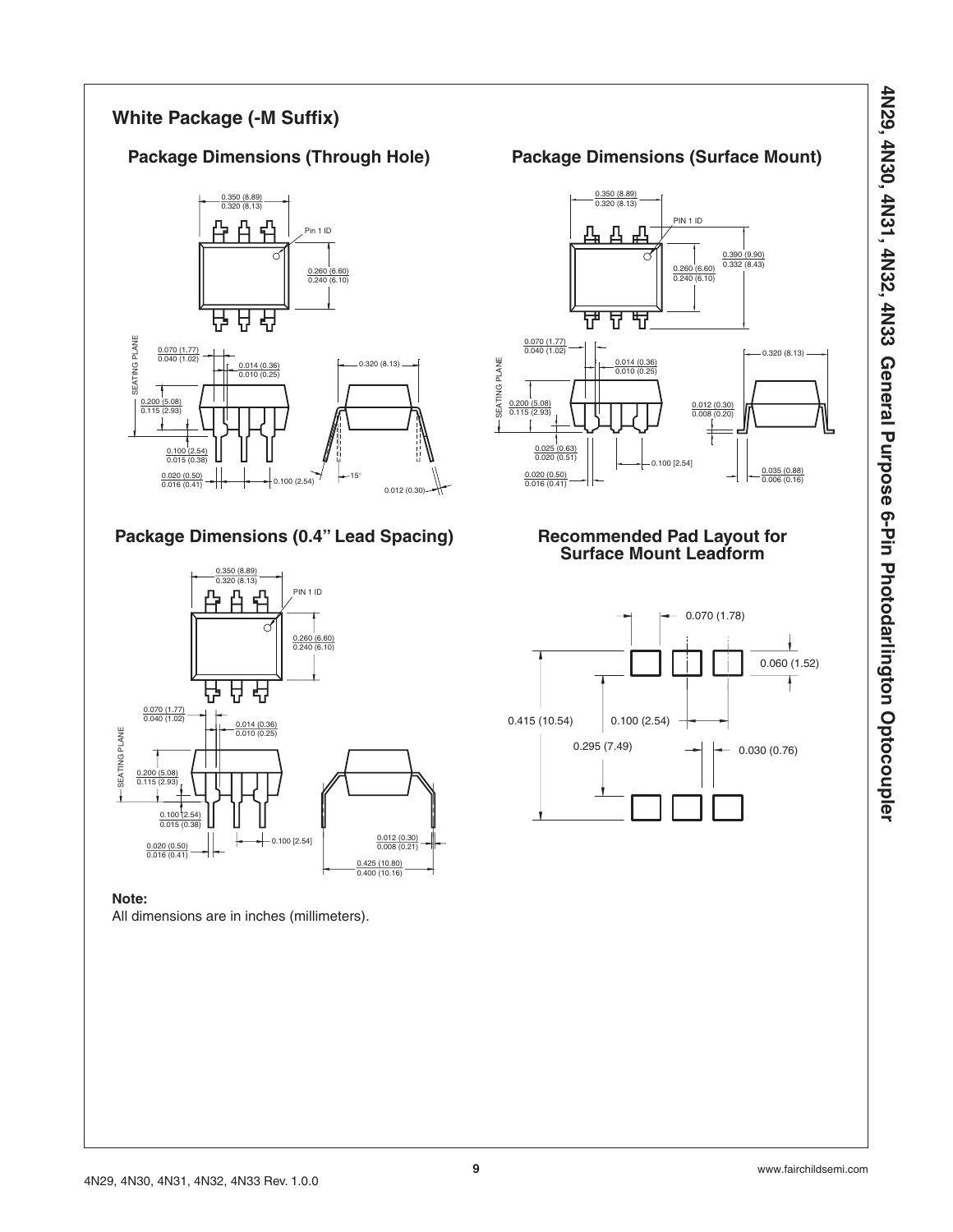## **Ordering Information**

| <b>Black Package</b><br>(No Suffix) | <b>White Package</b><br>(-M Suffix) | Option                               |
|-------------------------------------|-------------------------------------|--------------------------------------|
| .S                                  | S                                   | Surface Mount Lead Bend              |
| .SD                                 | SR <sub>2</sub>                     | Surface Mount; Tape and reel         |
| .W                                  |                                     | 0.4" Lead Spacing                    |
| .300                                |                                     | <b>VDE 0884</b>                      |
| .300W                               | TV                                  | VDE 0884, 0.4" Lead Spacing          |
| .3S                                 | SV                                  | VDE 0884, Surface Mount              |
| .3SD                                | SR <sub>2</sub> V                   | VDE 0884, Surface Mount, Tape & Reel |

## **Marking Information**



**Black Package, No Suffix**



**White Package, -M Suffix**

|   | <b>Definitions</b>                                                                                                               |  |  |  |
|---|----------------------------------------------------------------------------------------------------------------------------------|--|--|--|
| 1 | Fairchild logo                                                                                                                   |  |  |  |
| 2 | Device number                                                                                                                    |  |  |  |
| 3 | VDE mark (Note: Only appears on parts ordered with VDE<br>option - See order entry table)                                        |  |  |  |
| 4 | One or two digit year code<br>• Two digits for black package parts, e.g., '03'<br>• One digit for white package parts, e.g., '3' |  |  |  |
| 5 | Two digit work week ranging from '01' to '53'                                                                                    |  |  |  |
| 6 | Assembly package code                                                                                                            |  |  |  |

\*Note – Parts built in the white package (M suffix) that do not have the 'V' option (see definition 3 above) that are marked with date code '325' or earlier are marked in the portrait format.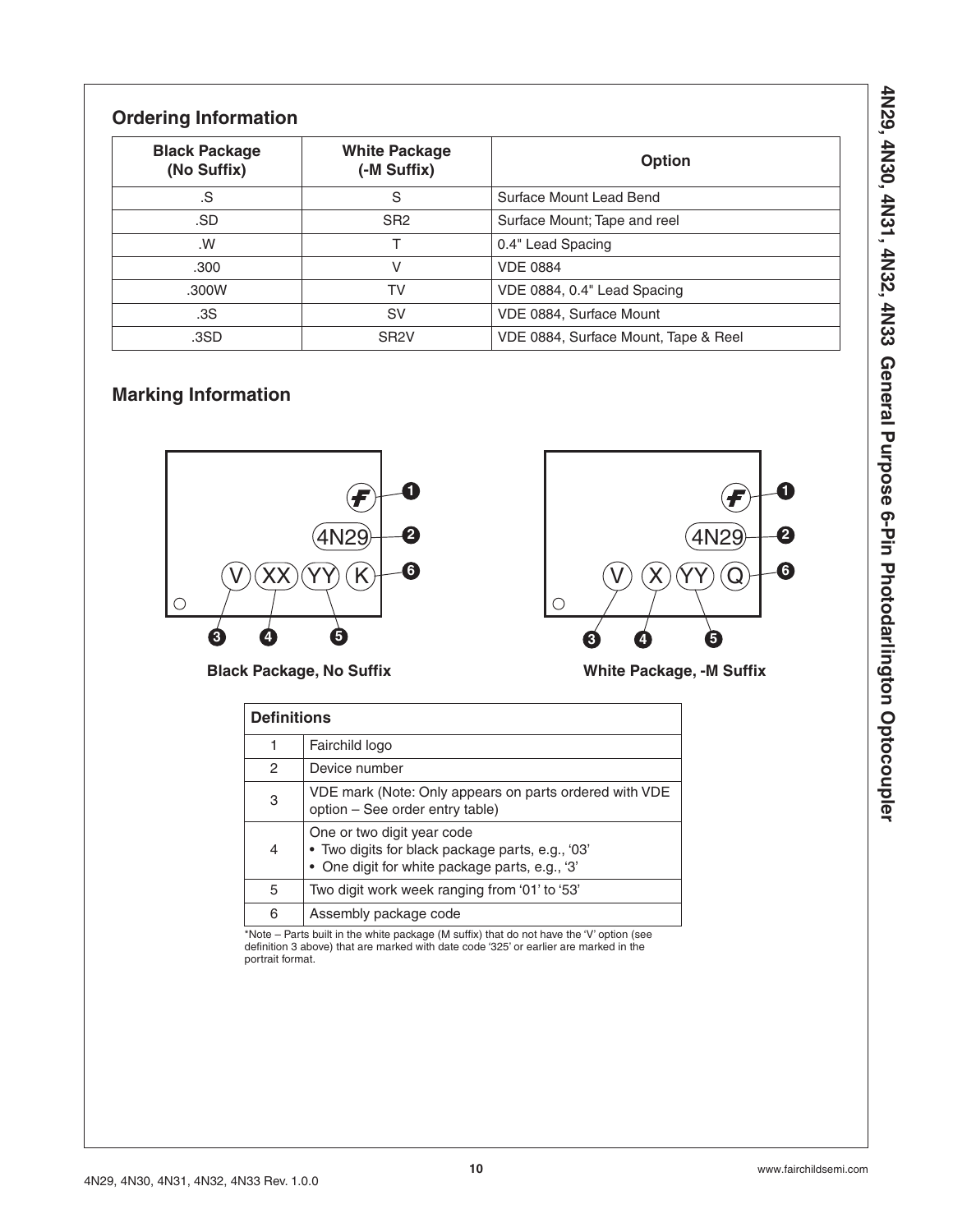## **Tape Dimensions**





**White Package, -M Suffix**



**Note:**

All dimensions are in millimeters.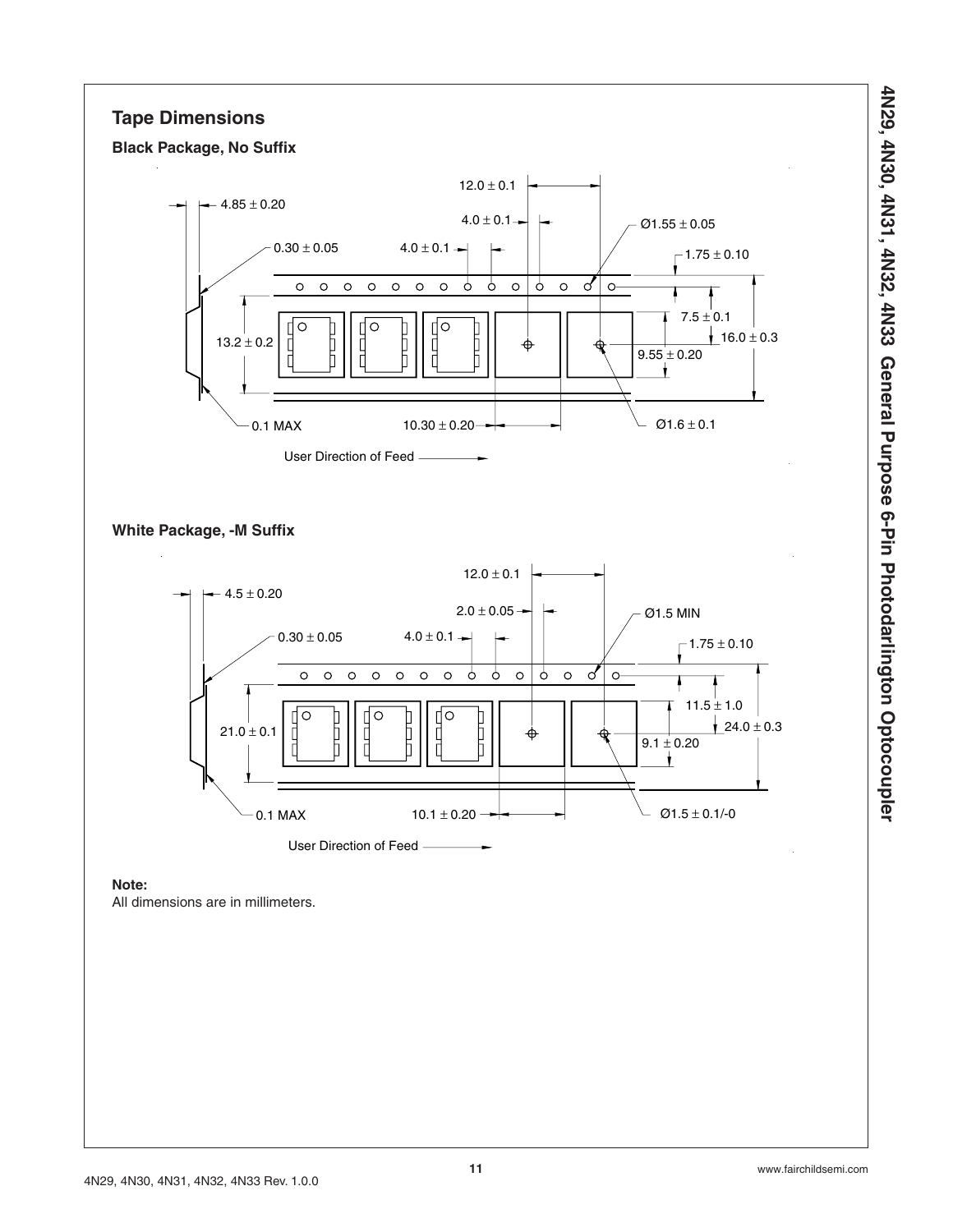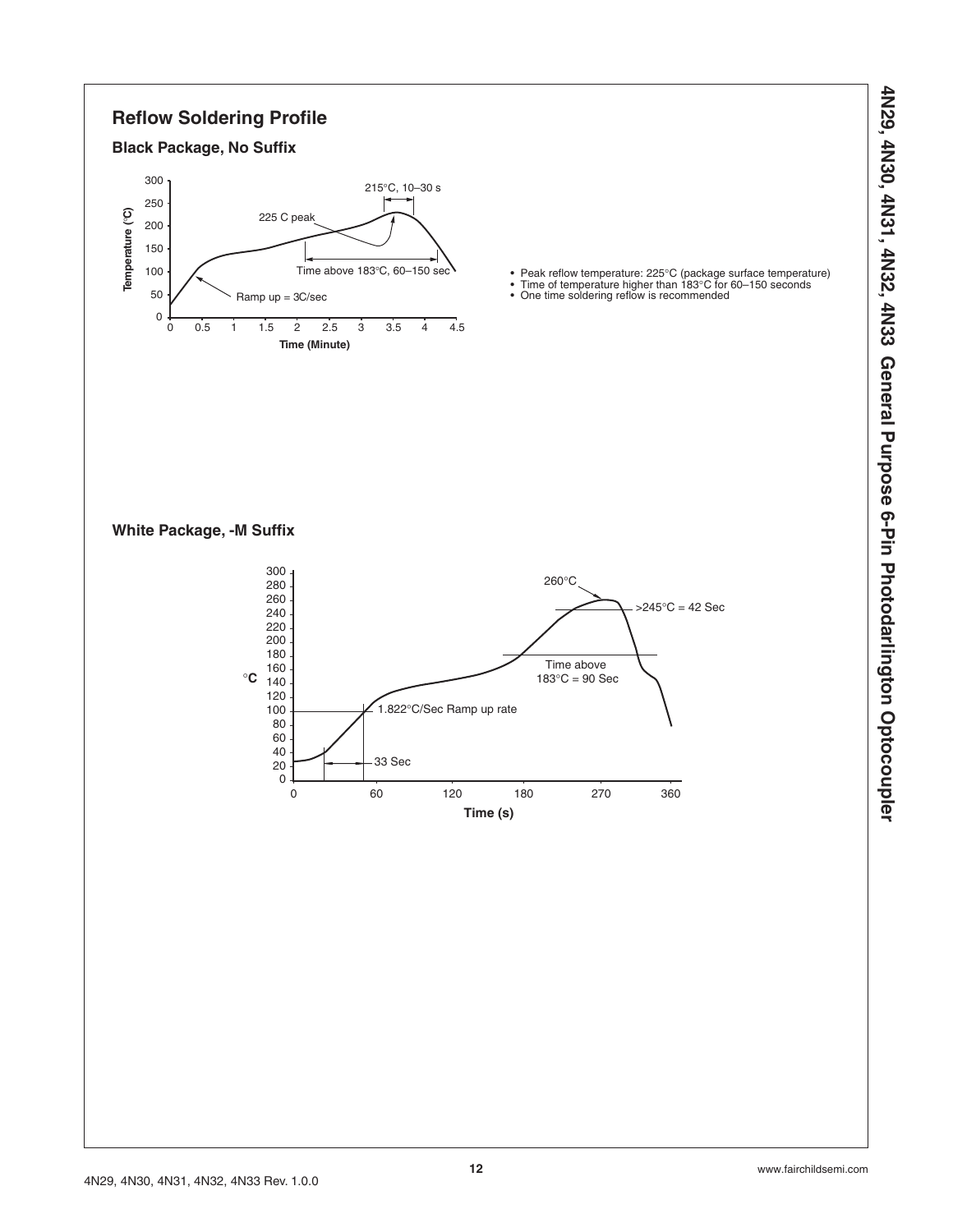### **TRADEMARKS**

The following are registered and unregistered trademarks Fairchild Semiconductor owns or is authorized to use and is not intended to be an exhaustive list of all such trademarks.

ACEx™ ActiveArray™ Bottomless™ Build it Now™ CoolFET™ *CROSSVOLT*™ DOME™ EcoSPARK™ E<sup>2</sup>CMOS™ EnSigna™ FACT™ FAST® FASTr™ FPS™ FRFET™ GlobalOptoisolator™ GTO™ HiSeC™ I 2C™ *i-Lo*™ ImpliedDisconnect™ IntelliMAX™ FACT Quiet Series™ Across the board. Around the world.™ The Power Franchise® Programmable Active Droop™

ISOPLANAR™ LittleFET™ MICROCOUPLER™ MicroFET™ MicroPak™ MICROWIRE™ MSX™ MSXPro™ OCX™ OCXPro™ OPTOLOGIC® OPTOPLANAR™ PACMAN™ POP™ Power247™

PowerEdge™ PowerSaver™ PowerTrench® QFET® QS™ QT Optoelectronics™ Quiet Series™ RapidConfigure™ RapidConnect™ µSerDes™ ScalarPump™ SILENT SWITCHER<sup>®</sup> SMART START™ SPM™ Stealth™

SuperFET™ SuperSOT™-3 SuperSOT™-6 SuperSOT™-8 SyncFET™ TCM™ TinyLogic® TINYOPTO™ TruTranslation™ UHC™ UniFET™ UltraFET<sup>®</sup> VCX™ Wire™

### **DISCLAIMER**

FAIRCHILD SEMICONDUCTOR RESERVES THE RIGHT TO MAKE CHANGES WITHOUT FURTHER NOTICE TO ANY PRODUCTS HEREIN TO IMPROVE RELIABILITY, FUNCTION OR DESIGN. FAIRCHILD DOES NOT ASSUME ANY LIABILITY ARISING OUT OF THE APPLICATION OR USE OF ANY PRODUCT OR CIRCUIT DESCRIBED HEREIN; NEITHER DOES IT CONVEY ANY LICENSE UNDER ITS PATENT RIGHTS, NOR THE RIGHTS OF OTHERS. THESE SPECIFICATIONS DO NOT EXPAND THE TERMS OF FAIRCHILDíS WORLDWIDE TERMS AND CONDITIONS, SPECIFICALLY THE WARRANTY THEREIN, WHICH COVERS THESE PRODUCTS.

### **LIFE SUPPORT POLICY**

FAIRCHILDíS PRODUCTS ARE NOT AUTHORIZED FOR USE AS CRITICAL COMPONENTS IN LIFE SUPPORT DEVICES OR SYSTEMS WITHOUT THE EXPRESS WRITTEN APPROVAL OF FAIRCHILD SEMICONDUCTOR CORPORATION.

### As used herein:

1. Life support devices or systems are devices or systems which, (a) are intended for surgical implant into the body, or (b) support or sustain life, or (c) whose failure to perform when properly used in accordance with instructions for use provided in the labeling, can be reasonably expected to result in significant injury to the user.

2. A critical component is any component of a life support device or system whose failure to perform can be reasonably expected to cause the failure of the life support device or system, or to affect its safety or effectiveness.

### **PRODUCT STATUS DEFINITIONS Definition of Terms**

| <b>Product Status</b>     | <b>Definition</b>                                                                                                                                                                                                                 |
|---------------------------|-----------------------------------------------------------------------------------------------------------------------------------------------------------------------------------------------------------------------------------|
| Formative or In<br>Design | This datasheet contains the design specifications for<br>product development. Specifications may change in<br>any manner without notice.                                                                                          |
| <b>First Production</b>   | This datasheet contains preliminary data, and<br>supplementary data will be published at a later date.<br>Fairchild Semiconductor reserves the right to make<br>changes at any time without notice in order to improve<br>design. |
| <b>Full Production</b>    | This datasheet contains final specifications. Fairchild<br>Semiconductor reserves the right to make changes at<br>any time without notice in order to improve design.                                                             |
| Not In Production         | This datasheet contains specifications on a product<br>that has been discontinued by Fairchild semiconductor.<br>The datasheet is printed for reference information only.                                                         |
|                           |                                                                                                                                                                                                                                   |